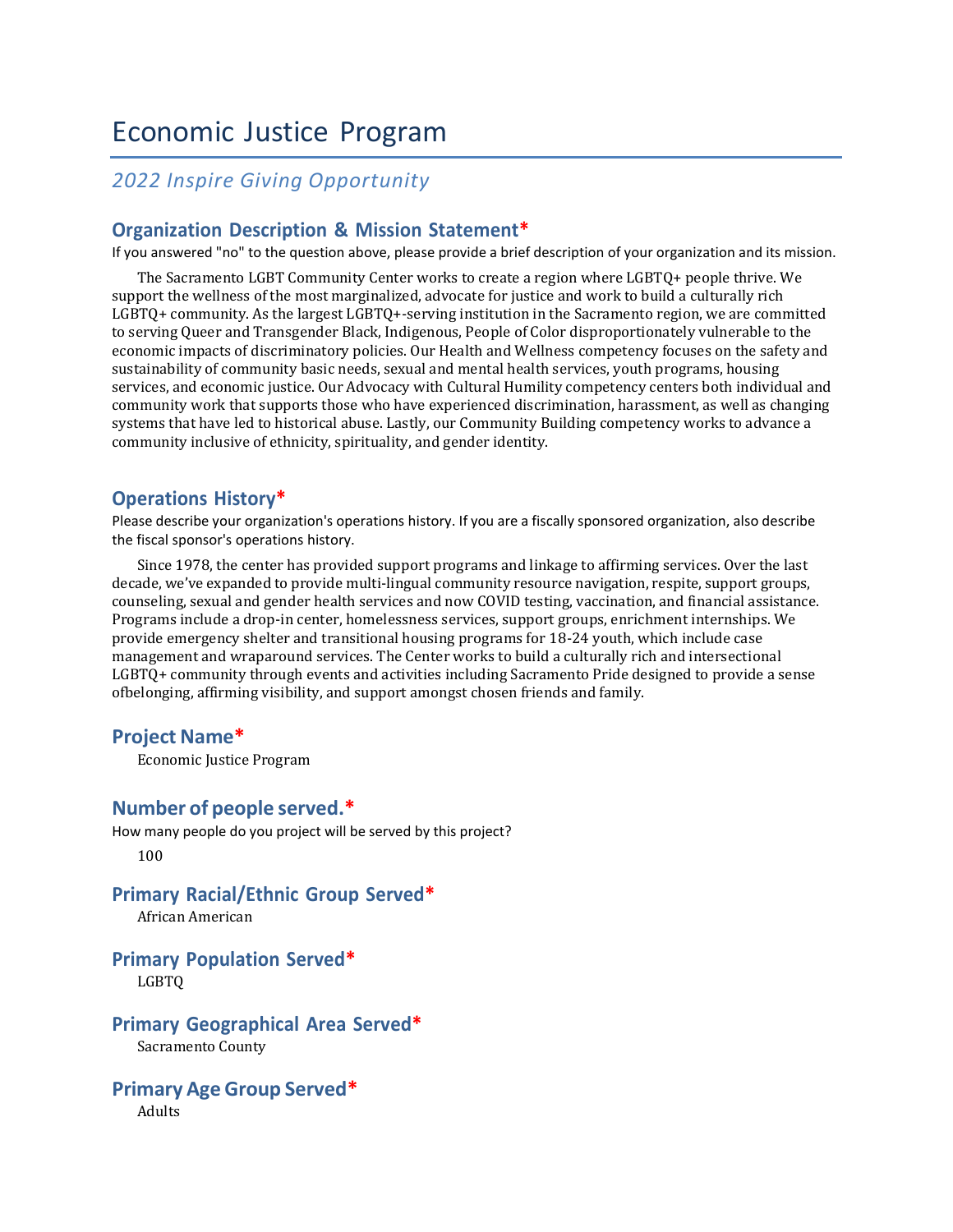# **Describe the project, program or other effortsfor which you are applying for funding.\***

Include how your project, program or other efforts will impact the focus area of Community and Economic Development and Affordable Housing.

The Sacramento LGBT Community Center launched our emergency transitional housing shelters in 2018 to provide safe pipeline housing for LGBTQ youth victimized by the war on drugs or impacted by the foster youth system. Our target population centers 18-24 youth in need of housing and professional development services. Over 90% of emergency housing youth have exited to safe and stable housing and are employed annually. Through this program we discovered the intersectional need for LGBTQ+ friendly employers who established hiring practices with an affinity for LGBTQ+ identities, histories, and experiences.The Center works to build a culturally rich LGBTQ+ community through events and activities including Sacramento Pride designed to provide a sense of belonging, affirming visibility, and support amongst chosen friends and family.

We launched the Economic Justice Program (EJP) in 2020, connecting youth to employment opportunities. We built relationships with over 100 employers and now hold Sacramento's only tri-annual LGBTQ+ career and education fairs specifically for people BIQTPOC. With 94% of Center clients identifying as low-income, understanding how economic barriers created by the WoD, political discrimination and exclusion makes having a workforce development program purposeful and intentional to aide in prevention and intervention of further disenfranchisement and reaffirms that our Center is competent, capable, and ready to meet the needs of our priority population.

#### **Primary Target Population\***

Describe the primary target population of your project.

Pre-pandemic, transgender workers report unemployment at three times the rate of the population as a whole; 44% currently working were underemployed; and 30% who had a job in the past year reported being fired, denied a promotion, or experiencing some other form of mistreatment related to their gender identity or expression. As the largest LGBTQ+ servicing organization in the Sacramento region, we are keenly aware of the challenges facing our clients. We also know that there are other factors including housing instability and mental health that impact an individual's ability to obtain and maintain stable employment. 40% of youth experiencing homelessness identify as LGBTQ+ the majority of whom became homeless due to family and community rejection. And now 75% of LGBTQ+ adults say the pandemic has negatively impacted their mental health, with 49% feeling the impact has been major. Our programs operate in the 95811, 95816, 95814, 95818, 95820, 95824, 95822, 95823 zip codes

#### **Intended Outcomes\***

Describe 2-3 key outcomes your organization wants to achieve as a result of the Inspire Giving Grant.

Include how the in-kind and volunteer opportunities will help achieve these outcomes.

The impacted Sacramento Metro has been disproportionately subjected to higher arrest rates, little access to wealth, and less educational opportunities. Between 2004-2016, the Sacramento Police Department recorded 13,652 arrests in which at least one charge included a cannabis-related crime. Of those, 6,808 arrestees were Black, despite the fact Black/AA residents make up only 14% of the population. This arrest rate is significant, because a criminal conviction can limit one's ability to gain employment, apply for public assistance, or obtain a loan or financial aid.

These historic issues resonant today in the form of low homeownership, educational attainment, and employment rates of the AA/QTPOC communities that live in neighborhoods located in the Sacramento Metro area. The economic justice program was designed with these histories and outcomes in mind to reverse the historic educational gaps and under-employment and reinvest in Black/LGBTQ communities as our primary target population. Our intended outcomes desired from the economic justice program are 1) Professionally development 18-24 transitional aged youth in our emergency housing shelters to local LGBTQ friendly employers seeking employees 2) Provide introductory and on-going diversity and inclusion training to local employers seeking to enhance their organization environment and hiring practices 3) Reduce the unemployment rates amongst LGBTQ youth ages 18-24 in the Sacramento Metropolitan Area.